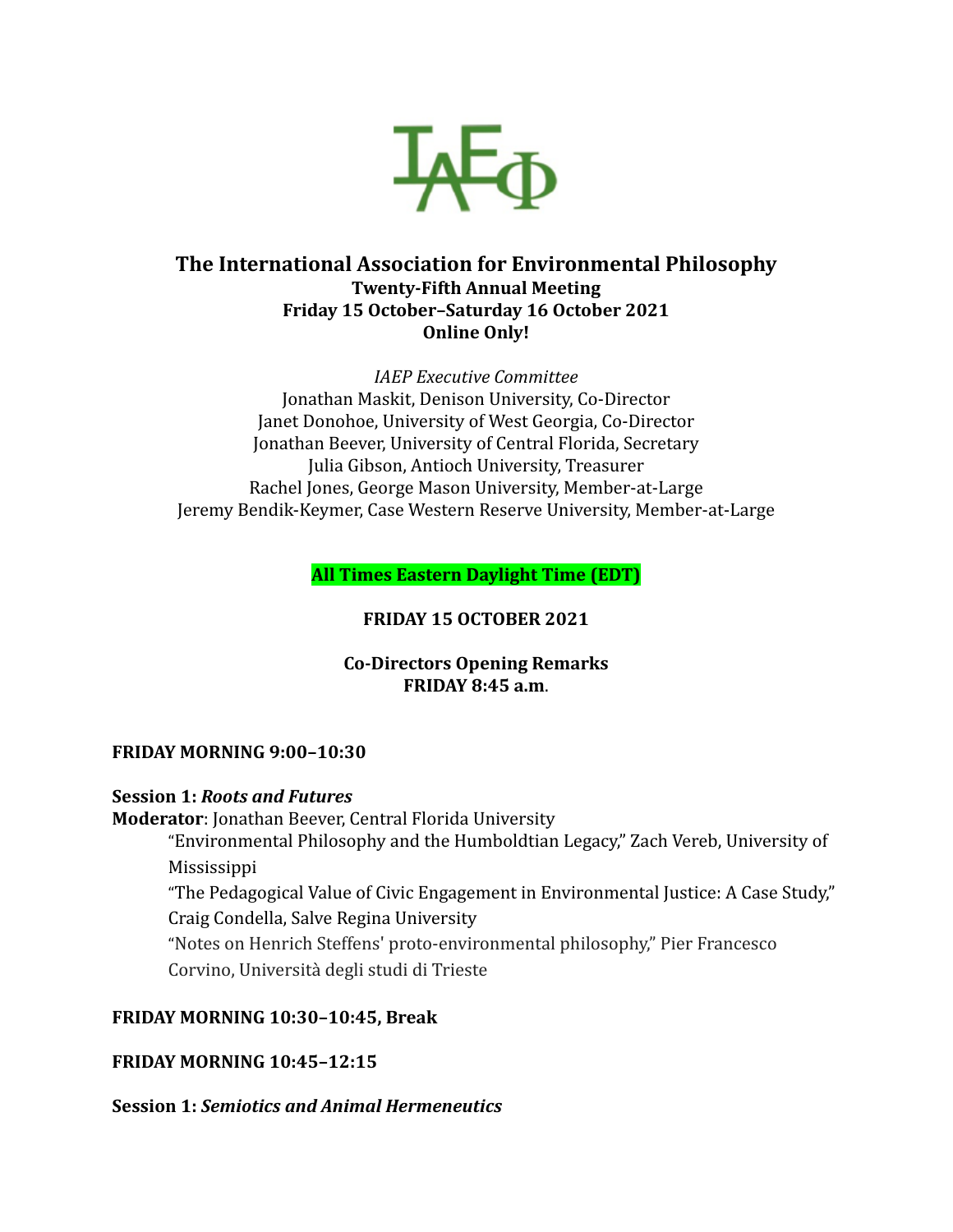**Moderator**: Jonathan Beever, University of Central Florida

"Not-Thinking, Like a Mountain: Hermeneutics, Language, and Animal Communication," Brian Treanor, Loyola Marymount University "A Bio-semiotic & Biomimetic Approach to Ecological Ethics," Chris Durante, Saint Peter's University "Ecological Emptiness: A Politics of Meaning," Joshua Jones, Queen's University,

Kingston, Ontario

#### **Session 2:** *Attention, Care, and Listening*

**Moderator**: Janet Donohoe, University of West Georgia

"Atmospheric Listening: Rethinking Communication and Normativity through Sound," Franziska Strack, Johns Hopkins University

"An Environmental Ethic of Attention," Nora Ward, National University of Ireland "Towards a Positive, Joyful Environmental Ethic: Gratitude, Gift Giving, and Nonhuman Epistemic Justice," Justin Simpson, University of Georgia

#### **FRIDAY AFTERNOON 12:15–2:00, Break**

#### **FRIDAY AFTERNOON 2:00–3:30**

#### **Session 1:** *Scott Cameron Memorial Lecture*

**Moderator:** Jonathan Maskit, Denison University "Undoing Growth: Degrowth as a Radical Alternative to Neoliberalism," Barbara Muraca, University of Oregon

## **Session 2:** *Feminism, Ecofeminism, and Care*

**Moderator:** Rachel Jones, George Mason University

"Care epistemology and the more-than-human world," Brooke Burns, University of Oregon

"African Feminist Environmental Philosophy: Centring an African Feminist Perspective on the Environment and its Inhabitants," Yolandi Coetser, North West University, South Africa

"Adorno and Ecofeminist Animal Ethics: Suffering, Care, Critique," Jordan Daniels, Pomona College

#### **FRIDAY AFTERNOON 3:30–3:45, Break**

## **FRIDAY AFTERNOON 3:45–5:15**

#### **Session 1:** *Interspeciality*

**Moderator**: Rachel Jones, George Mason University "Merleau-Ponty and Animal Empathy," Chandler Rogers, Boston College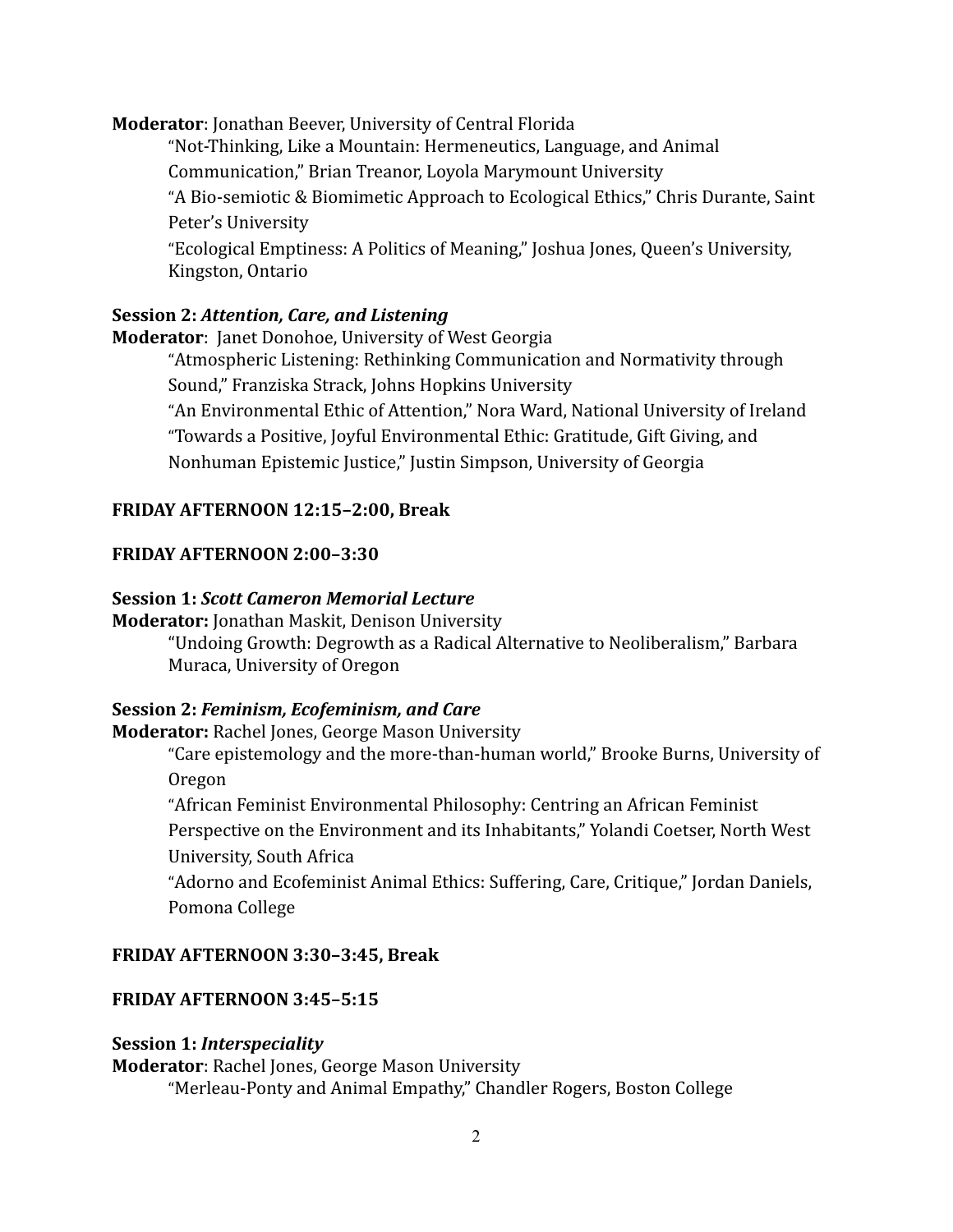"Buber & Irigaray: A Dialogue on Interspecies Corporeality," Kirstin Waldkoenig, University of Oregon

"Owl vs Owl: Interspecies Repair in the Old Growth Forest," Benjamin Almassi, Governors State University

## **Session 2:** *Technologies*

**Moderator**: Jonathan Maskit, Denison University

"Focal Curiosity: Technology and David Wood's "Cosmic Passions," Joey Aloi, Kanawha Institute for Social Research and Action

"Soap and the Skin Microbiome: Towards an Environmental Ethic of Cleanliness Practices," Annie Ring, University of Oregon

"Environmental Justice in Digital Worlds," Ian Werkheiser, University of Texas Rio Grande Valley

## I**AEP BUSINESS MEETING FRIDAY 5:30–7:00 p.m.**

\_\_\_\_\_\_\_\_\_\_\_\_\_\_\_\_\_\_\_\_\_\_\_\_\_\_\_\_

\_\_\_\_\_\_\_\_\_\_\_\_\_\_\_\_\_\_\_\_\_\_\_\_\_\_\_\_

## **IAEP RECEPTION FRIDAY 8:30 p.m**.

\_\_\_\_\_\_\_\_\_\_\_\_\_\_\_\_\_\_\_\_\_\_\_\_\_\_\_\_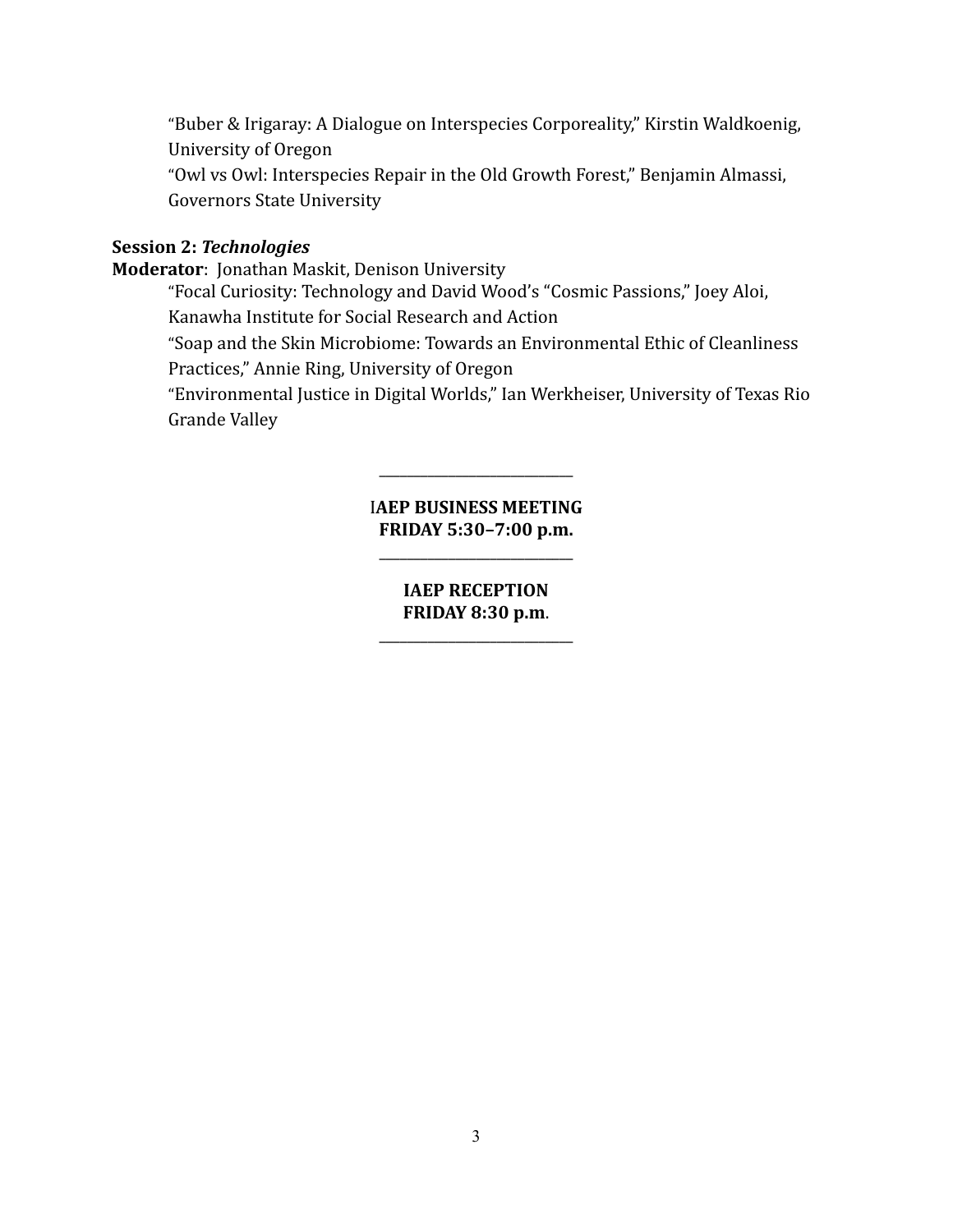## **SATURDAY 16 October 2021**

#### **SATURDAY MORNING 9:00–10:30**

#### **Session 1:** *Decolonization*

**Moderator:** Julia Gibson, Antioch University

"Decolonizing Philosophy by Derailing Terra Nullius: Indigenous' Contributions," Carolina Sanchez-De Jaegher, University of Louvain, Belgium "The Coloniality of Nature: The Grand Coulee Dam and the Darker Side of Modernity," Jeff Gessas, University of North Texas "Whose Territory is the Terrestrial? Latour's Lingering Colonialism," Michael Norton, University of Arkansas, Littlerock

## **Session 2:** *Critical Theories*

## **Moderator:** Jeremy Bendik-Keymer, Case Western Reserve University "Organisms and Industries: Applying Niklas Luhmann's Social Systems Analysis," Yogi Hendlin, Erasmus University Rotterdam

"In Defense of Nature's Speech: A Reply to Steven Vogel," Henry Kramer, CUNY Hunter College

"Transparent, Trivial, and Occluded: A Taxonomy of Climate Skepticisms," Edward Guetti, CEBRAP - Sustainability Research Nucleus, Brazil

## **SATURDAY MORNING 10:30–10:45, Break**

#### **SATURDAY MORNING 10:45–12:15**

## **Session 1:** *Different Worlds*

#### **Moderator:** Jeremy Bendik-Keymer

"Reading the Eco-Weird: Speculative Realism, Hermeneutics, and the Otherness of Nature," Brian Onishi, Pennsylvania State University Altoona, and Nathan Bell, Dallas College

"Dark Forests and Doomed Adventurers: An Ecocritical Reading of Contemporary Horror Roleplaying Games," Chloé Germaine, Manchester Metropolitan University "A World of Many Worlds: A Decolonial Option for Climate Migration," Romy Opperman, New School University

## **Session 2:** *Alternative Futures (and Pasts)*

**Moderator:** Jonathan Maskit, Denison University "Spaces of Possibility: Liberty, Ecological Limits and the Utopian Frame," Piers Stephens, University of Georgia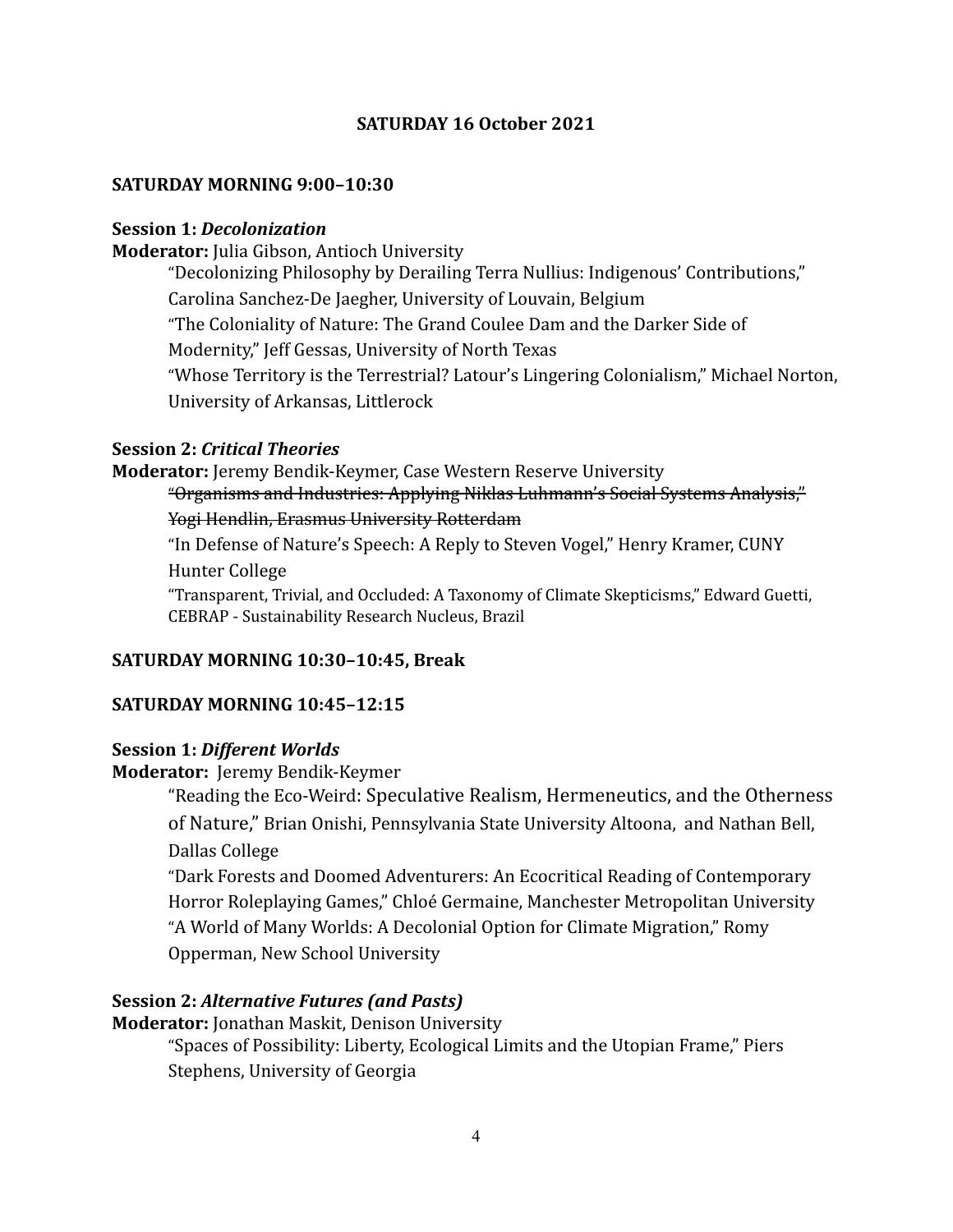"An Ecology of the Instant: Gaston Bachelard on Imagination, Rhythm and Eternity," Julian Evans, Western University Ontario "Everyday Eschatology and Climate Imaginaries," Russell Duvernoy, King's University College at Western University Ontario

## **SATURDAY AFTERNOON 12:30–2:15, Lunch and Keynote Address**

**"The Climate Crisis: What's Gender Got to Do with It?" Joni Seager Bentley University, Global Studies in Conversation with Janet Donohoe (University of West Georgia) and Rachel Jones (George Mason University)**

## **SATURDAY AFTERNOON 2:30–4:00**

#### **Session 1:** *Author Meets Critics: Marjolein Oele's* **E-Co-Affectivity**

**Moderator:** Rachel Jones, George Mason University

Ed Casey, Stony Brook University Ruthanne Crapo Kim, Minneapolis College Marjolein Oele, University of San Francisco

#### **Session 2:** *Flourishing*

**Moderator:** Julia Gibson, Antioch University

"Human Flourishing, Freeriding, and Sustainable Development," Benjamin Hole, Pacific University "Affective scaffolding in nature," Amanda Corris, University of Minnesota

"Ecological Culture in Chinese Traditional Mountain and Water Painting," Giacomo Bruni, China Academy of Art

## **SATURDAY AFTERNOON 4:00–4:15, Break**

## **SATURDAY AFTERNOON 4:15–5:45**

## **Session 1:** *Roundtable on Dipesh Chakrabarty's* **The Climate of History in a Planetary Age**

**Moderator:** Jeremy Bendik-Keymer, Case Western Reserve University Neil Brenner, University of Chicago Danielle Celermajer, University of Sydney Dipesh Chakrabarty, University of Chicago Agni Kalfagianni, Universiteit Utrecht Thomas Nail, University of Denver Stefan Pedersen, University of Leeds Dimitris Stevis, Colorado State University